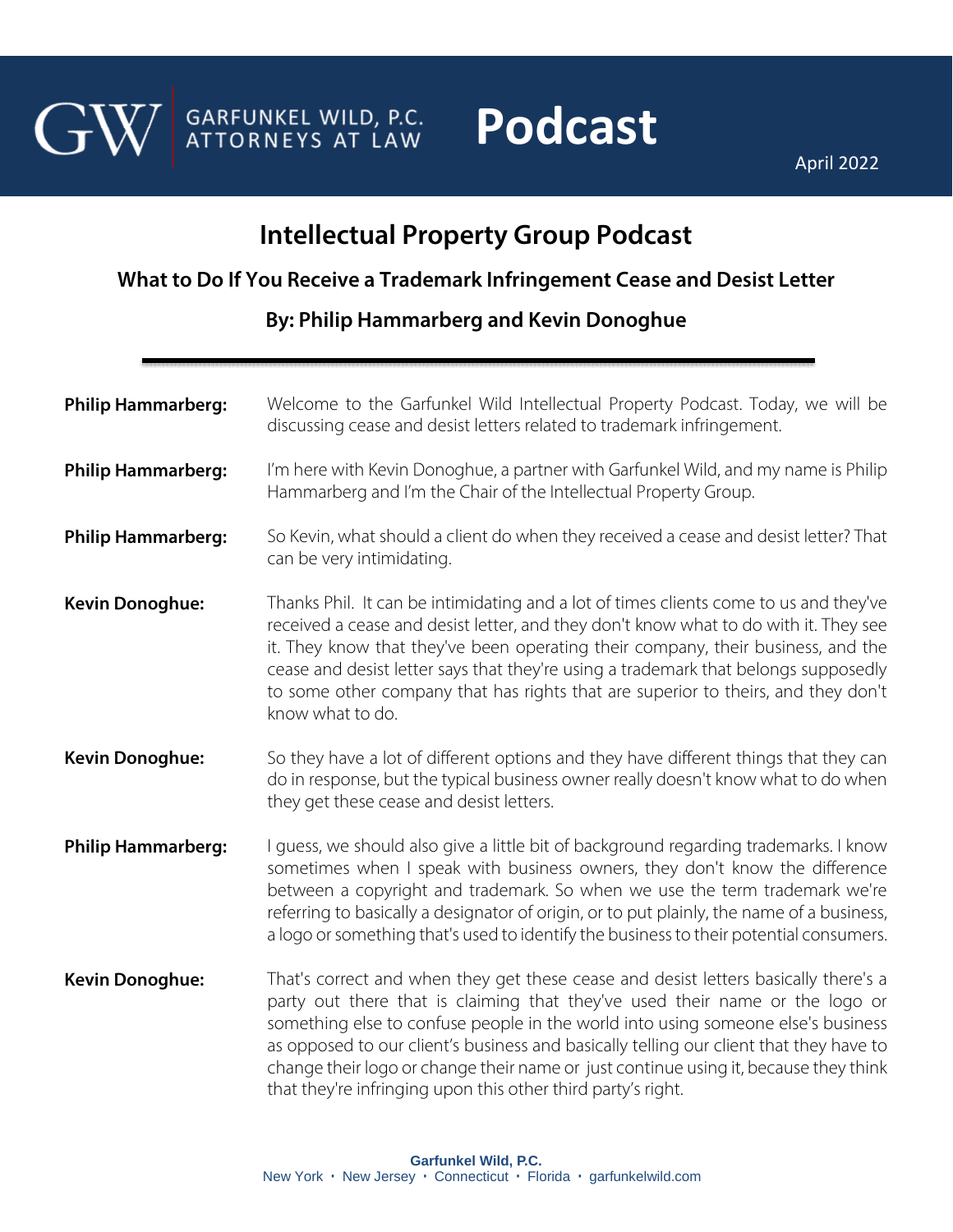- **Philip Hammarberg:** So I guess, what's the first thing someone should do when they receive that?
- **Kevin Donoghue:** So the first thing we tell everyone to do is actually to get legal counsel. To have it reviewed by an attorney. And, the reason for that is because there are a lot of ways to respond and without really fully having an understanding of the situation and the law and the legal underpinnings for these types of demand letters, there are some traps that the unwary can fall into.
- **Kevin Donoghue:** But some of the options that people have include the following: you get the letter. And again, we highly recommend that you get legal counsel involved as early as possible, because someone who's experienced with trademark disputes is going to be able to guide a person, or a company, as to how best to respond and so the initial thought is that you, or the initial analysis, I should say, is whether you respond at all and if you do respond, how do you respond.
- **Kevin Donoghue:** Doing nothing is a potential way to deal with it. There are in certain limited instances, times when people and other companies, send out the cease and desist letters and they're only hoping that they can kind of mislead or take advantage of or somehow intimidate someone into stopping using their trademark or their logo, or try to get them to pay money in order to continue using it to get a license for it, or something like that.
- **Kevin Donoghue:** But those instances are usually few and far between where you would do nothing. More times than not, the better exercise of judgment is going to be to respond.
- **Kevin Donoghue:** There are a few different ways when you're working with your counsel that you can respond. You can respond substantively and you can basically deny the infringement and say that your use of the mark is entirely appropriate and you can give reasons for that. You can also respond and say that it's unclear what the other party's rights are to the mark and how and why the other party believes that there is infringement. Essentially ask the other side whether or not they have any evidence or what is the factual background and the underpinnings for their claim. So you can either push back on it, or you can ask for additional information.
- **Kevin Donoghue:** And there's also yet another way that we respond sometimes. Sometimes you approach the party that's sending the cease and desist letter and you can speak with them about negotiating with them, use for the trademark and a license to use the mark on terms that would be mutually agreeable both to you and to the party, claiming that it's being infringed upon.
- **Kevin Donoghue:** There are certain instances when you can get a license to use it, or you can buy it, you can work out a transaction or deal, where one party or the other agrees that they will, for a certain amount of money or fee or their consideration, they'll no longer use it, or they'll use it exclusively, to the other.
- **Kevin Donoghue:** So those are the typical ways, either respond or you don't and if you do respond to the letter you can do it in a few different ways. The other thing too is there are certain instances when, again you wouldn't do this without the advice and the assistance of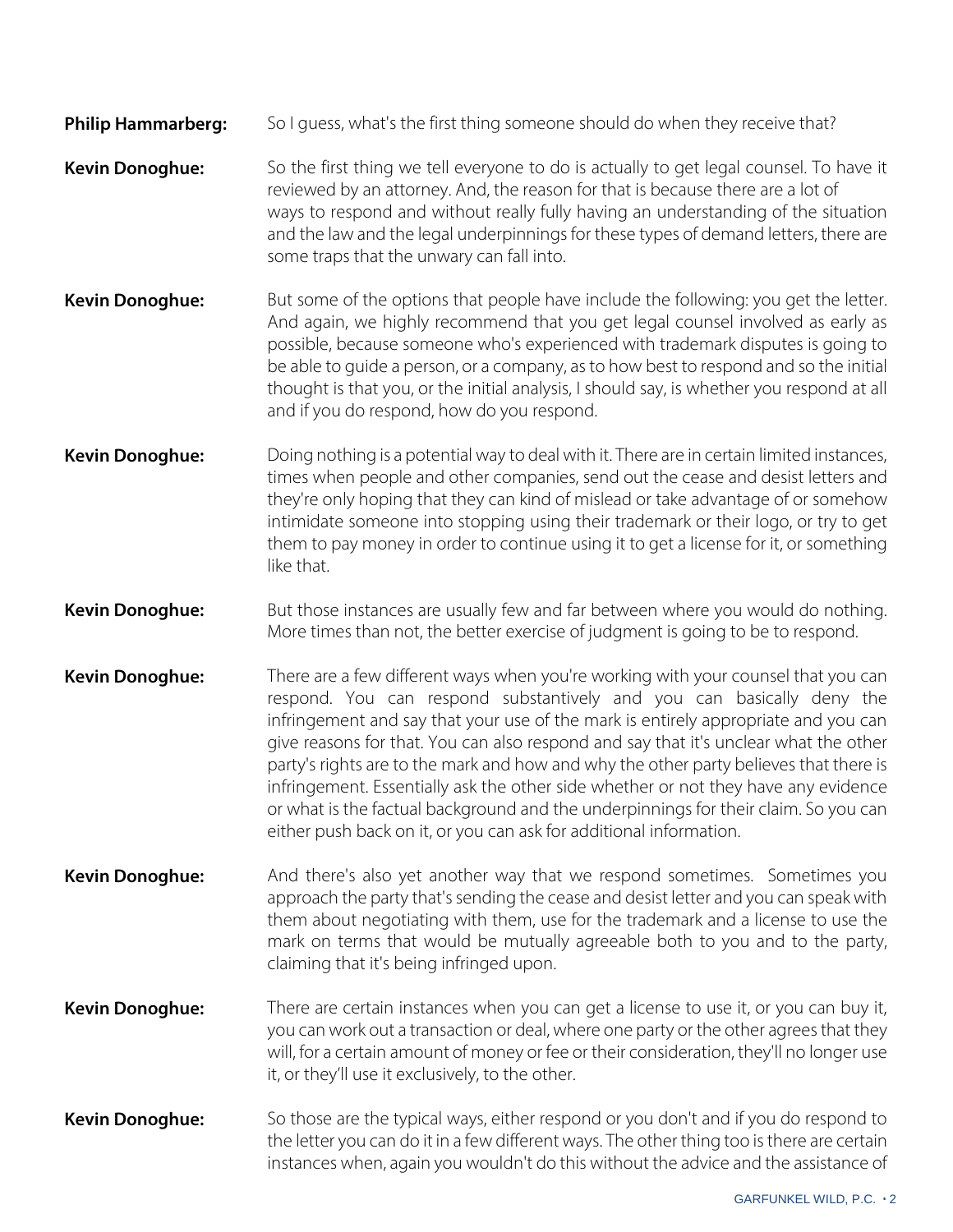legal counsel, but where you can you file your own lawsuit also. You may want to explore the idea of suing the alleged trademark owner and obtaining a declaratory judgment that essentially tells the whole world, that your mark does not infringe upon the other trademark of the party that sent you the cease and desist letter but again that's not something you probably would do on your own. You definitely need legal counsel for that and really for all these, it should be done, with the guidance and help and support of a lawyer.

- **Philip Hammarberg:** Sounds pretty good. One additional thing I'd like to add. In some instances, related to sort of the settlement options that you mentioned, one additional option may be the idea of a coexistence agreement to the extent that the parties are able to negotiate a settlement. You may, if the trademarks aren't identical, if the parties are willing, perhaps you can enter into a co-existence agreement where in both parties would have certain rights to use the mark going forward in their own separate and different ways.
- **Kevin Donoghue:** That is true, and as you know, we've done them before. And that is another way to kind of deal with the situation because it might be that one party is using it in one area or one realm that really doesn't necessarily overlap or doesn't really infringe upon the other party's use of it in a separate distinct other area, and you can kind of reach a resolution where each of the two parties uses it, and they can, hence the name for the agreement, coexist, appropriately with the use of the mark.
- **Kevin Donoghue:** The other thing that comes up often, is the cease and desist letters with regard to trademark can be very intimidating, and they can be overwhelming to people at times and they say, is this a lawsuit, is this something if I don't answer this or that are my rights going to be harmed? Typically, while there can be a lawsuit along with or, in addition to a cease and desist letter, a cease and desist letter claiming trademark infringement is not in and of itself a lawsuit. It is not a lawsuit at all.
- **Kevin Donoghue:** In order to be served with a federal lawsuit, you need documents: a summons and you need a complaint. You would receive those. Those have to be personally served on you or served on some sort of agent for service of process for your company, and you will get a copy of those papers.
- **Kevin Donoghue:** If you ever get a copy, if any person every gets a copy, any business gets those, those should be immediately brought to a lawyer, because, in order to answer that summons and complaint in a lawsuit it's highly advisable to have legal counsel help you with that, but again, a cease and desist letter in and of itself with nothing else, is not a lawsuit, it's just a demand to stop using something or a demand that if you don't address the situation, it can be a precursor, it could be something that comes before the summons and complaint in an actual law suit, but if you wind up getting sued you will receive a summons and complaint you'll have to get those documents in an action, it will have an index number on it will have a caption for the proceeding and it'll be a more formal legal document that won't be in the form of a letter.